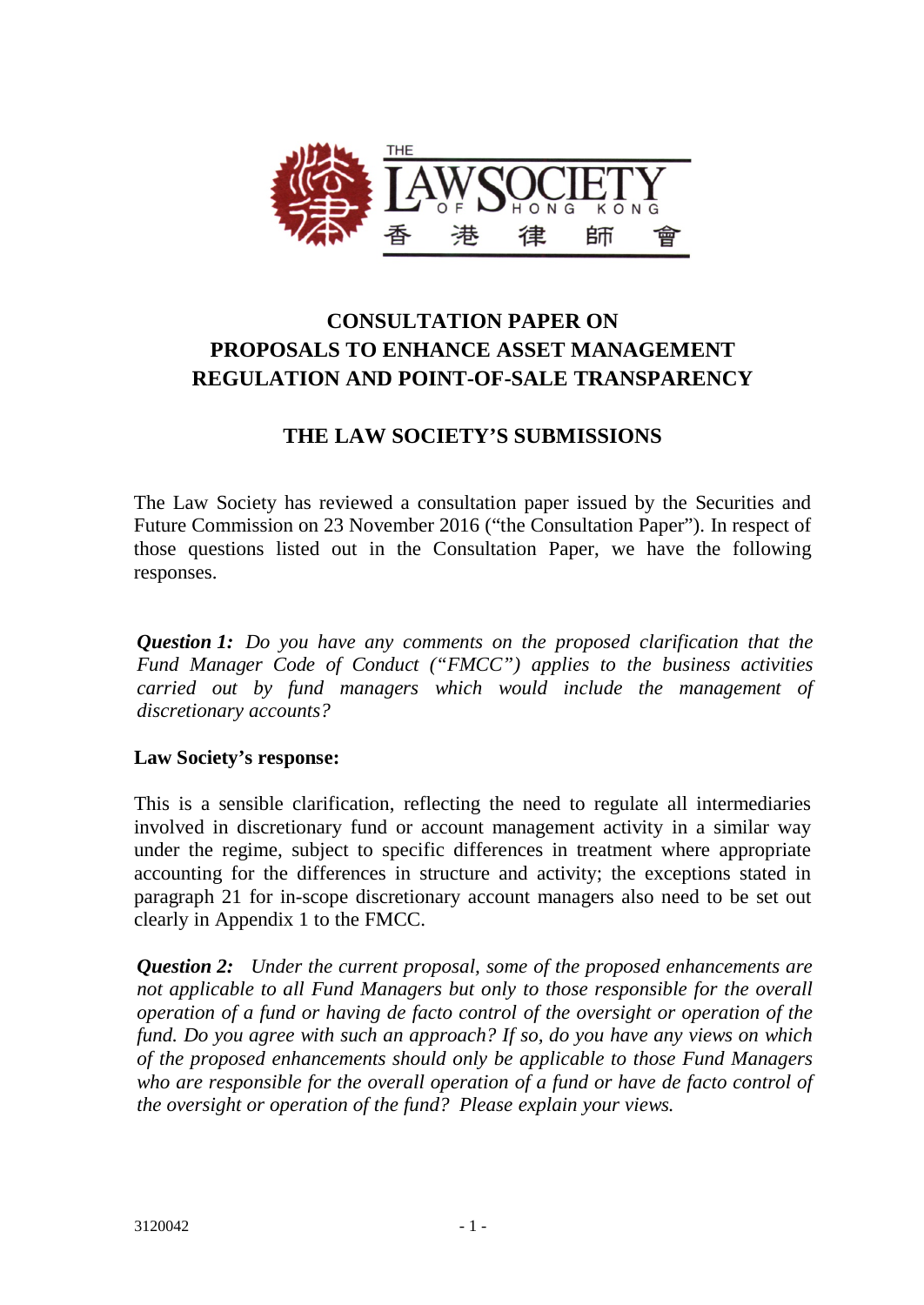We recognize, and support, the importance of applying regulations that concern a fund at the fund level and not at a Fund Manager level.

Furthermore, as a legal matter, we note that the role of the funds governing body and its responsibilities which are distinct from those of the Fund Manager.

For this reason we support the SFC's approach that certain requirements or proposed requirements in the FMCC apply to Fund Managers who are responsible for the overall operation of the fund (or have de facto control of the oversight or operation of the fund).

This is consistent with certain International Organization of Securities Commission ("IOSCO") principles and standards, such as in relation to liquidity risk management, Collective Investment Scheme ("CIS") valuations, and suspensions, are targeted at a person or persons – including in normal circumstances a fund manager - who is/are "responsible" for the "overall operation" of a fund.

The IOSCO paper on liquidity risk management, for example, states that *the principles are addressed to the entity/entities responsible for the overall operation of the CIS*. It goes on to say that *their implementation may vary from jurisdiction to jurisdiction, depending on local conditions and circumstances*.

In this regard, we note that the SFC proposes similarly in the Consultation Paper the setting of liquidity management policy and the appointment of a qualified custodian, follows the "overall responsibility" approach and would only be applicable to a fund manager who is responsible for the overall operation of a fund.

We consider that the overall responsibility approach is appropriate – it would be useful to market participants for the SFC, in the light of the Hong Kong's individual circumstances, to describe what is meant by "overall responsibility", so as to promote certainty.

The Consultation Paper goes on to say that any person who has "de facto" control of the oversight or operation of the fund would also be within the scope of the requirements.

As regards "*de facto*" control of the "oversight or operation" of the fund, the example given in the consultation paper is where (paragraph 15):

*…the representatives of the fund manager and/or its affiliate(s) constitute a majority of the board of directors of the fund.* 

The SFC appears to have chosen to interpret this as not being aimed at anyone who,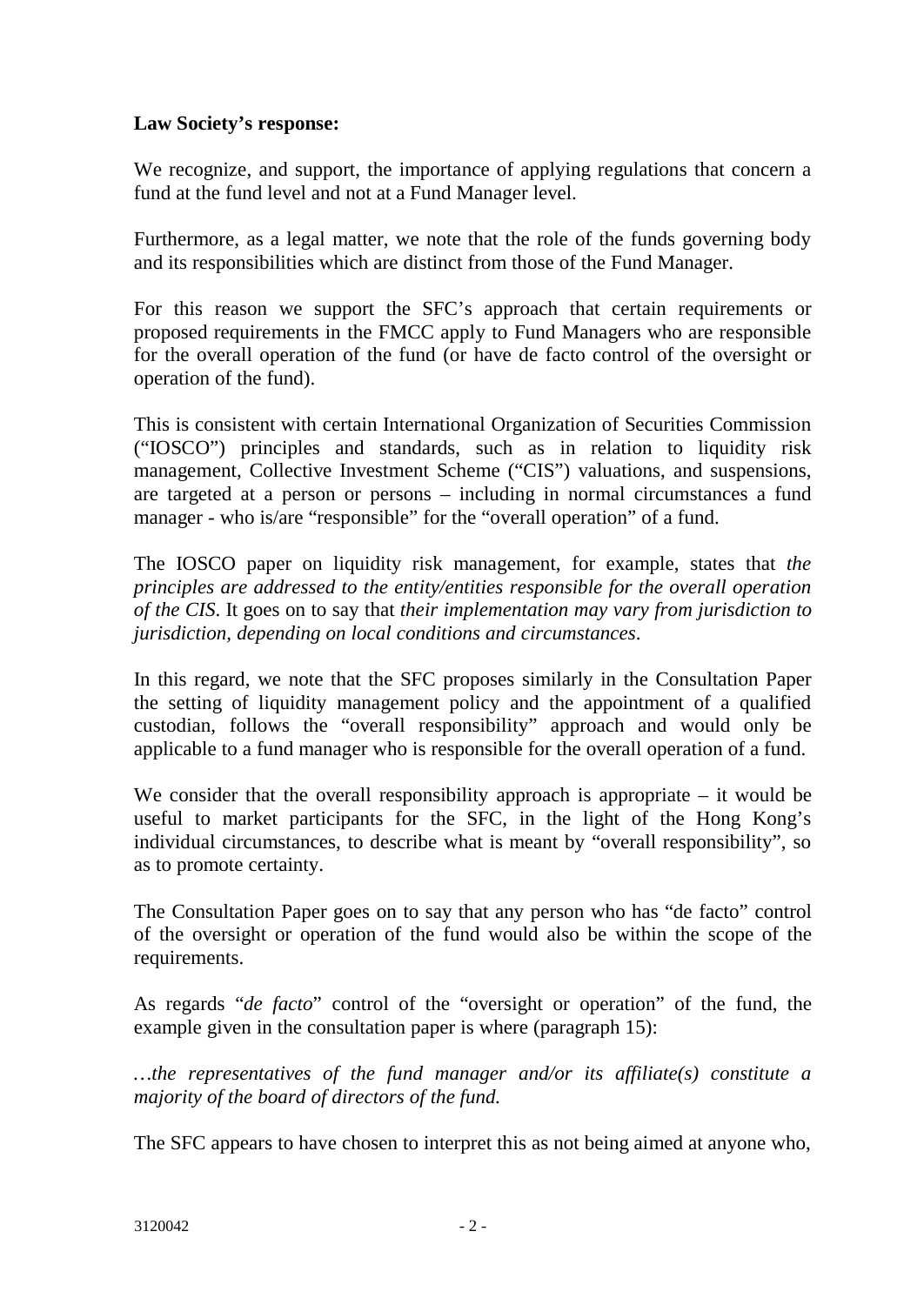for example, only manages a "portion" of a fund (presumably including, for example, a specialist sub-manager responsible only for a particular market sector – see below). We recognize that this example is focused on the private fund management industry in particular – and this acknowledges this importance. However, the concept could be more precisely provided for and defined by reference to a "control" test (apparent – to capture shadow directors at the Fund Manager level – and achieve) in the FMCC to avoid arguments as to when and how "de facto" responsibility (which is not fully explored in the IOSCO materials) is met.

### Paragraph 15 also states that:

*"To the extent that a fund manager is not responsible for the overall operation of a fund (and has no de facto control of the [overall] [Comment: our added wording,* for clarity] *oversight or operation of the fund), for example, where the Hong Kong fund manager is appointed as sub-manager to manage only an allocated portion of the fund, certain FMCC principles and requirements will not be applicable.*  [Comment: It needs to be made clear that the sub-manager in that case is not responsible to the extent that the manager or other entity is so responsible, otherwise a responsibility gap would be created. There is clearly an issue in this regard where there is an offshore manager delegating to a Hong Kong sub-manager, where the offshore manager is not SFC-licensed. Again, there is potentially a regulatory gap, unless the SFC relies upon the offshore regulator (if any). Nevertheless, we recognize the practical difficulties where the sub-manager is merely delegated the discretionary management function (excluding valuation, liquidity management – except within already defined parameters. The powers lie with the manager and/or the fund board (and its advisers).] *However, the generally-applicable FMCC principles and requirements, such as organisation and management structure, staff ethics, record keeping and conflicts of interest requirements, should be complied with by all fund managers."* [Comment: This sentence is agreed]

#### **Notwithstanding the above, we consider there to be an over-arching interpretation point in the proposed revisions to the FMCC in relation to the drafting of Appendix A which we consider needs to be addressed:**

There seems to be a degree of confusion concerning the application of the FMCC in relation to overall responsibility and de facto control.

In the introduction to the FMCC, it states:

*This Code applies to all licensed or registered persons acting as Fund Managers, including, as appropriate, their representatives. To the extent that a Fund Manager is not responsible for the overall operation of a fund, or has no de facto control of the oversight or operation of the fund, certain requirements (as specifically set out*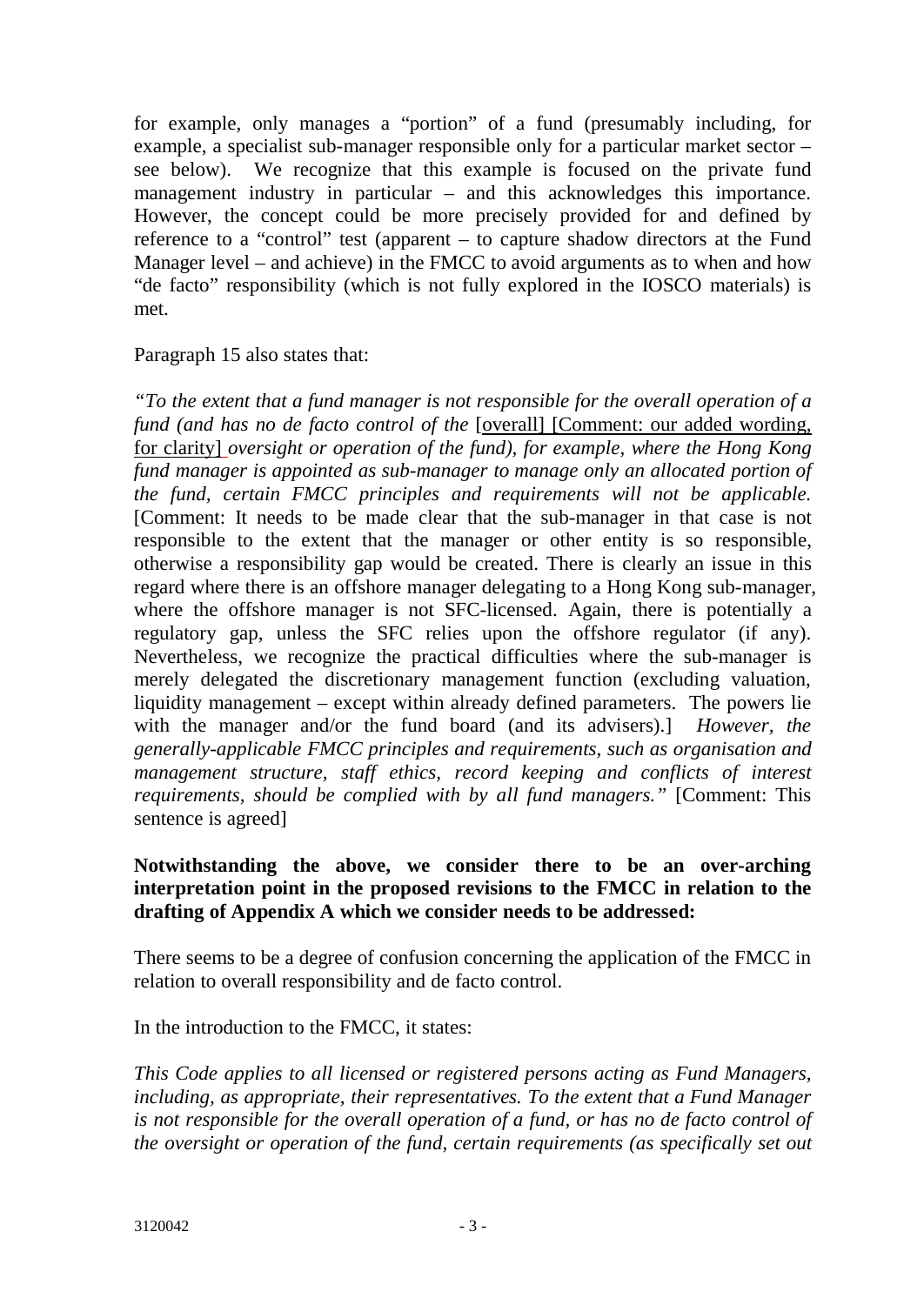#### *in this Code) are not applicable.*

That on its face provides for all Fund Managers to be fully caught under the FMCC unless they are responsible overall / in de facto control and explicitly carved out. Accordingly, the coverage is all-inclusive, subject to specific exceptions.

However, the coverage is different in provisions such as:

### *Liquidity Management*

*Paragraphs 3.14.1 to 3.14.3 (inclusive) of this sub-section, except for 3.14.1(b) and 3.14.1(c), are applicable to a Fund Manager that is responsible for the overall operation of a fund (or has de facto control of the oversight or operation of the fund).*

### *3.14.1 A Fund Manager should:*

*(a) maintain and implement effective liquidity management policies and procedures to monitor the liquidity risk of the fund, taking into account the investment strategy, liquidity profile, underlying obligations, and redemption policy of the fund;*

*(b) integrate liquidity management in investment decisions;*

*(c) regularly assess the liquidity of the assets of a fund;*

*(d) regularly conduct assessments of liquidity in different scenarios, including stressed situations, to assess and monitor the liquidity risk of the funds accordingly; and*

*(e) disclose in the fund's offering document the liquidity risks involved in investing in the fund, and explanation of any tools or exceptional measure that could affect redemption rights.*

*Note: The extent of application of these liquidity management principles will depend on the nature, liquidity profile and asset-liability management of the fund. A Fund Manager should consider which principles are relevant to the fund it manages. The obligation to assess and make disclosure regarding the liability side of a fund applies only to the Fund Manager in charge of overall operation of the fund (or has de facto control of the oversight or operation of the fund).*

The wording in red is couched differently: as drafted, the note positively applies the obligation in respect of assessment and disclosure to overall/de facto Fund Manager, i.e. outside the approach set out in the introduction. The provisions and notes need to be checked to ensure that they fall within a consistent scheme, to avoid confusion – in this case the (somewhat unclear term) "liability side" provisions positively apply to overall/de facto Fund Managers and no other Fund Managers. Concepts which apply only to overall/de facto Fund Managers need to be clearly identified in the revised FMCC.

*3.13.8 - Where the Fund Manager is responsible for the overall operation of a fund*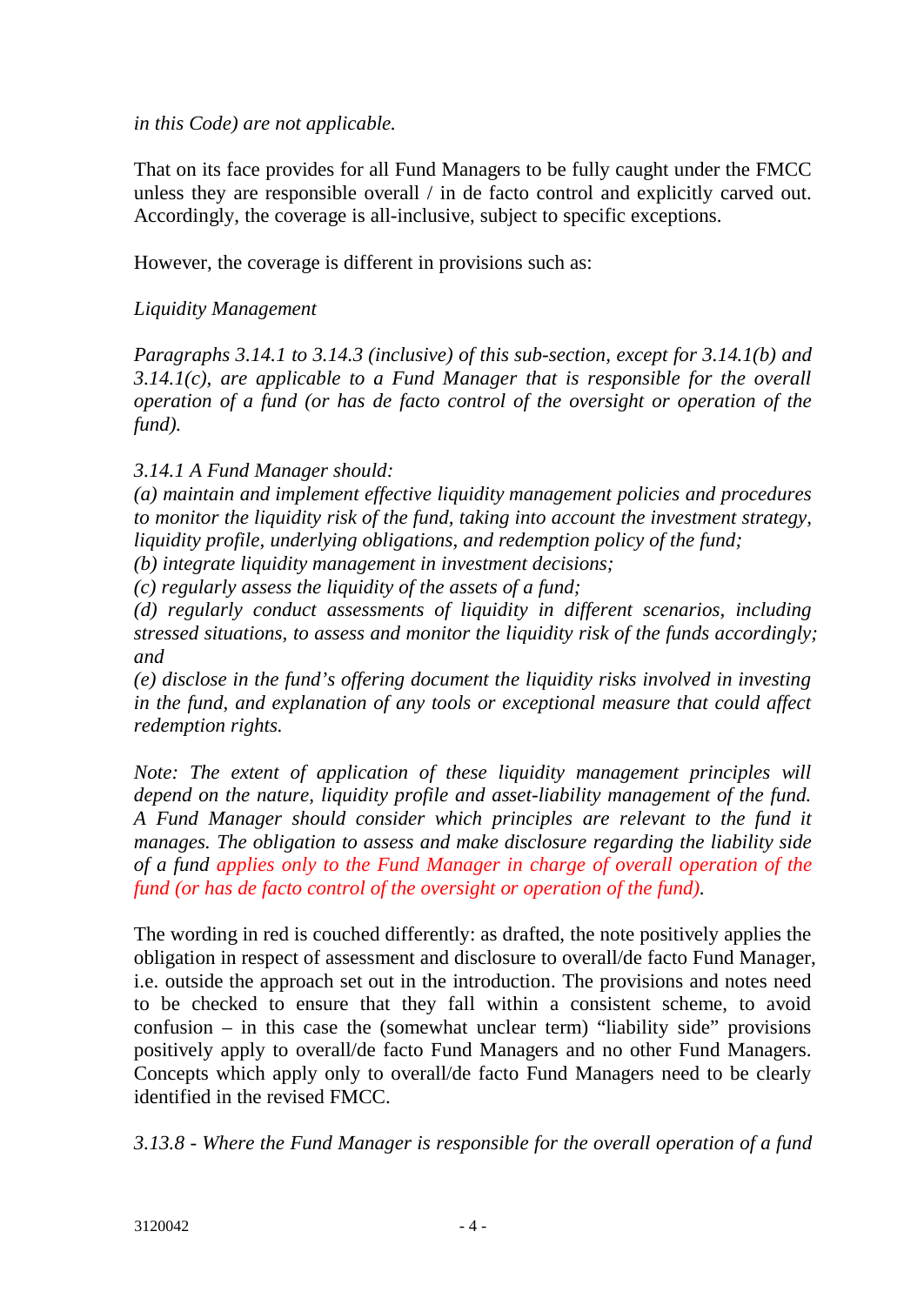*(or has de facto control of the oversight or operation of the fund), it should disclose a summary of the securities lending, repo and similar over-the-counter transactions policy and the risk management policy in the fund's offering document.* 

On the face of it this only applies where a Fund Manager has overall responsibility/de facto control, not other Fund Managers who are not in such a position.

*From the above, we would suggest that it appears to be the basis of the FMCC interpretation which causes the problem.* (There is a similar issue in 3.16, 4.1.2) and 4.2.1, and 4.3.1, in this regard.)

The above are examples; the issue runs throughout the document.

### **SUGGESTED SOLUTION**

### **The simplest solution would appear to be to amend the introductory wording in the FMCC to say:**

*This Code applies to all licensed or registered persons acting as Fund Managers, including, as appropriate, their representatives. Certain requirements (as specifically set out in this Code) are not applicable, or are only applicable, to a Fund Manager depending either on whether it is responsible for the overall operation of a fund or has de facto control of the oversight or operation of the fund.*

*Question 3: Do you have any comments on the above proposals [in the relevant paragraphs of the Consultation Paper] which will be applicable to a Fund Manager which engages in securities lending, repo and similar over-the-counter ("OTC") transactions on behalf of the funds it manages?*

### **Law Society's response:**

Where fund managers engage in securities lending, repo and similar OTC transactions, it may not be feasible for them to put in place a collateral valuation and margin policy. As recognized by the SFC, fund management activity in Hong Kong does not, in many cases, include overall responsibility for the fund or de facto control (which lies with an offshore manager and/or fund board). It is at this level that such a collateral valuation and margin policy would be designed and approved. The fund proposals should, as elsewhere, acknowledge this.

*Question 4: Do you have any views or comments on the proposal that Fund Managers should design their haircut methodologies which should reflect the standards set by the Financial Stability Board ("FSB") [in the relevant recommendations]?*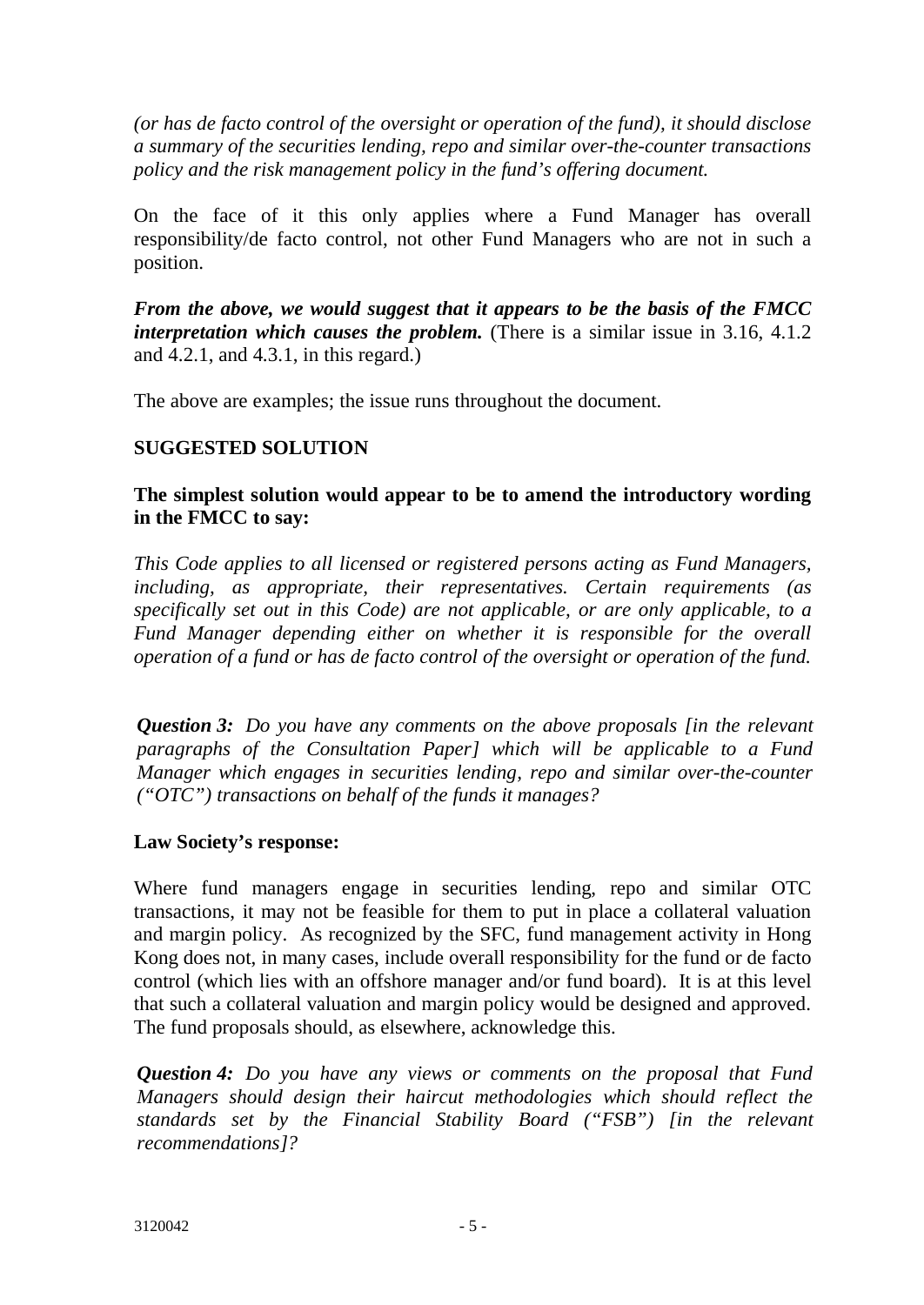For the purposes of ensuring that Hong Kong remains in line with international norms, this seems to us uncontroversial. The proposed use of SFC guidance, by way of FAQs, as the vehicle by which those norms would be incorporated into the Hong Kong regime seems to be the most flexible approach. That means that the guidance needs to be presented fully rather than by way of cross-reference, and to take into account any local Hong Kong market idiosyncrasies. That is, the FSB recommendations should not simply be copied into the Hong Kong regime.

*Question 5: Is the requirement to disclose details of non-cash collateral rehypothecation sufficient to enable investors to understand the relevant risks and exposures to the fund? Please explain your views.*

#### **Law Society's response:**

Provided the disclosure is "adequate", then investors in non-SFC authorized funds should be sufficiently protected, in the light of the typical nature of investors in private funds and their being provided with sufficient information to decide on the merits of allowing re-hypothecation as part of the overall assessment process when investing in the fund.

When it comes to discretionary account management, the institutional asset owner sets the investment and risk parameters and where this is the case, the requirements proposed would not be aligned with practice.

*Question 6: Do you have any comments on the proposed requirements on reporting to fund investors? In particular, do you have any comments on the minimum disclosure requirements proposed?*

#### **Law Society's response:**

We support the reporting requirements in respect of collateral valuation and management policy, and the eligible collateral and haircut policy, where such policies are required and in place.

It seems sensible to limit the reporting obligations to a Fund Manager who is responsible for the overall operation of a fund or has de facto control of the fund. See above. This would avoid potential double-counting in terms of reporting and focusing the regulatory requirements on the primary actor in a fund. In practice we would expect reporting to be in relevant offering documentation.

*Question 7: Do you have any comments on the [relevant proposals in the Consultation Paper] regarding custodian and safe custody of fund assets?*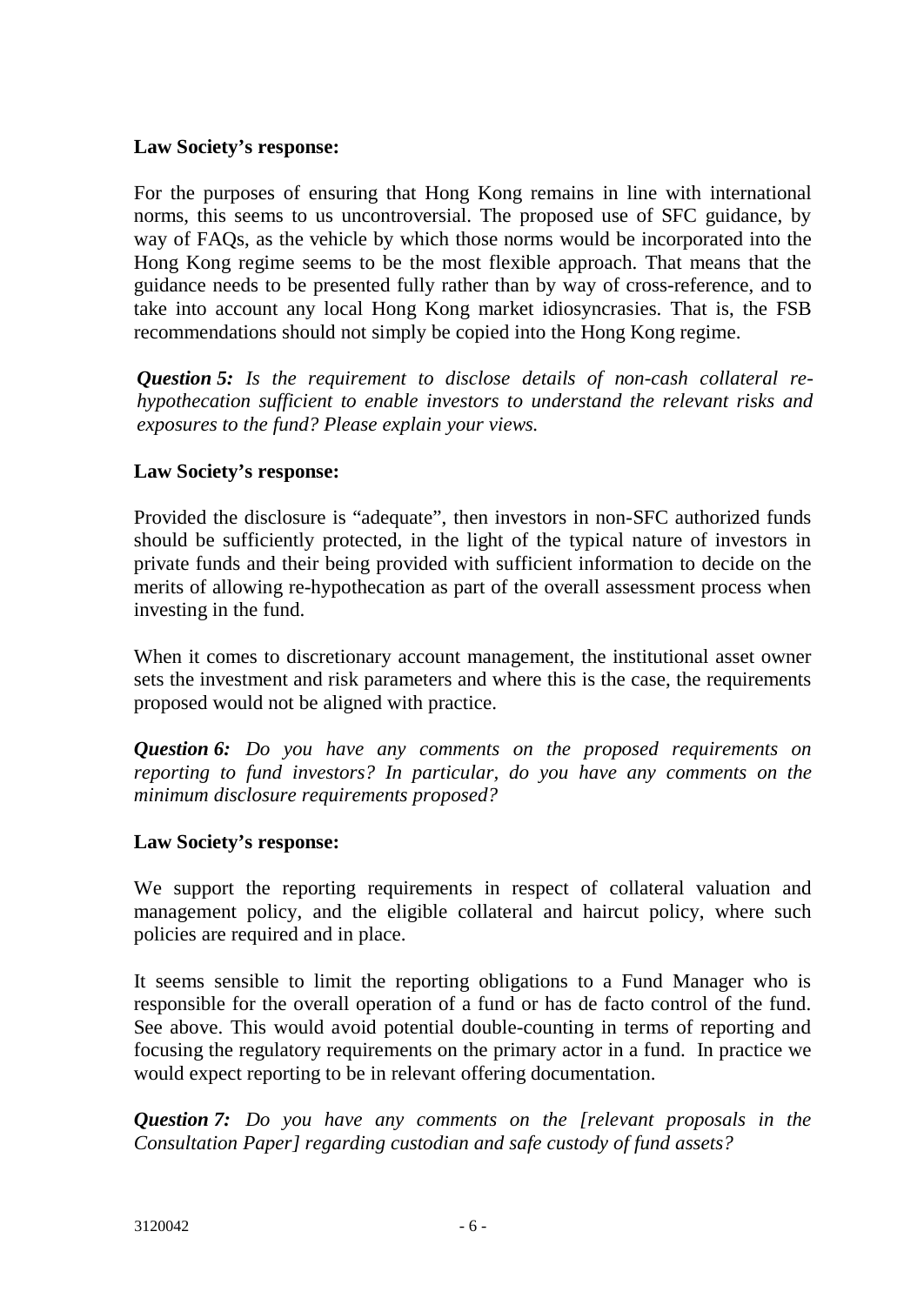Overall, the proposals appear to be appropriate for the development of the market in the light of international trends and the crucial importance of the custody function.

Having said that:

- $\triangleright$  In paragraph 40, the obligation needs to be expressed as arranging for the appointment of a functionally independent custodian, in the case of a corporate fund such "arranging" being always subject to the final say of the Board of the fund – this recognizes the hierarchy of decision-making without disturbing the practical realities. We note that the selection of a suitable custodian is often left to institutional investors.
- $\triangleright$  Paragraph 41 recognises the position of private funds, but offers little by way of protection to the private fund investors. That gap on the buy side would in any event appear to be sufficiently closed by the disclosure requirements in paragraph 44, given the nature of typical private fund investors.
- $\triangleright$  The proposed custody agreement provisions are in keeping with allowing a reasonably flexible approach on the part of Fund Managers.

*Question 8: Do you have any comments on the [relevant proposals in the Consultation Paper] regarding liquidity risk management?*

### **Law Society's response:**

Overall, we agree that the preparation of a liquidity management policy is a key area of risk management for funds generally.

We welcome the recognition by the SFC that there is no one-size-fits-all approach which would be appropriate in this area, and in particular the recognition that the extent or frequency of stress testing should be flexibly handled depending on the liquidity profile and nature of the relevant fund. We consider that to be an important check and balance here, given that we appreciate the perceived regulatory need for private and non-private funds to be covered in this regard as a starting point. Guidance would accordingly be needed for market participants to calibrate their internal operational processes for these purposes.

*Question 9: Do you have any suggestions on any particular liquidity management measures which a Fund Manager should put in place for effective liquidity management, for example, in terms of setting liquidity targets or stress testing?*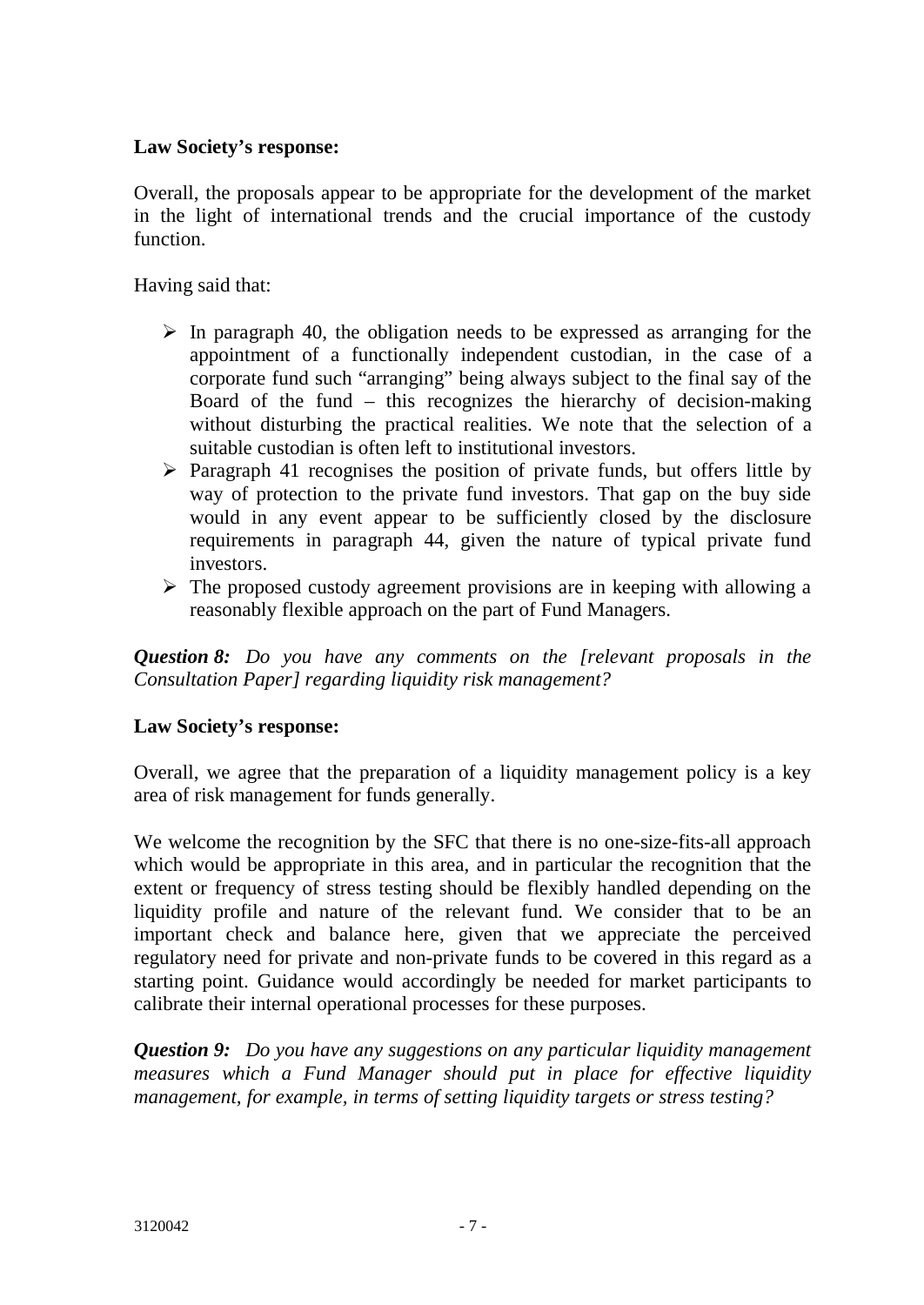No comment.

*Question 10: Do you consider it appropriate for Fund Managers to disclose the maximum leverage of the fund it manages to fund investors?* 

### **Law Society's response:**

Yes, in principle, but see our response to the next question.

*Question 11: Do you have any comments on how leverage should be calculated?*

### **Law Society's response:**

Calculation of "leverage", to be meaningfully disclosed to fund investors, needs to be a consistently handled across the board. If not, the information provided to investors would not be useful (and indeed could be misleading) since there would be a potential for "apples" to be compared with "oranges" across the various investment decisions. This is an issue which needs to be considered further with the fund management industry before settling the approach.

We do agree that the various components of "leverage" for these purposes need to include financial leverage arising from borrowings and synthetic leverage from the use of derivatives: given the complexities in particular of derivative products, a lack of workable consistency across the market in relation to the calculation mechanism would potentially create significant confusion.

*Question 12: Do you have any comments on the other amendments proposed [in the Consultation Paper] to the FMCC?*

### **Law Society's response:**

1.3 and 1.4 – On functional separation and segregation of duties, this may be a suitable time to change references to "impossible" to "not reasonably practicable", for the sake of good order.

2.1.1 (b)(vi) – typo – change "offering" to "offerings".

3.5 – It would be helpful to have the phrase "trade excessively" on behalf of a fund more clearly defined.

3.8.1 – We welcome the removal of the 50% limit; it makes sense to allow transactions which are restricted by the need for arm's length, best execution and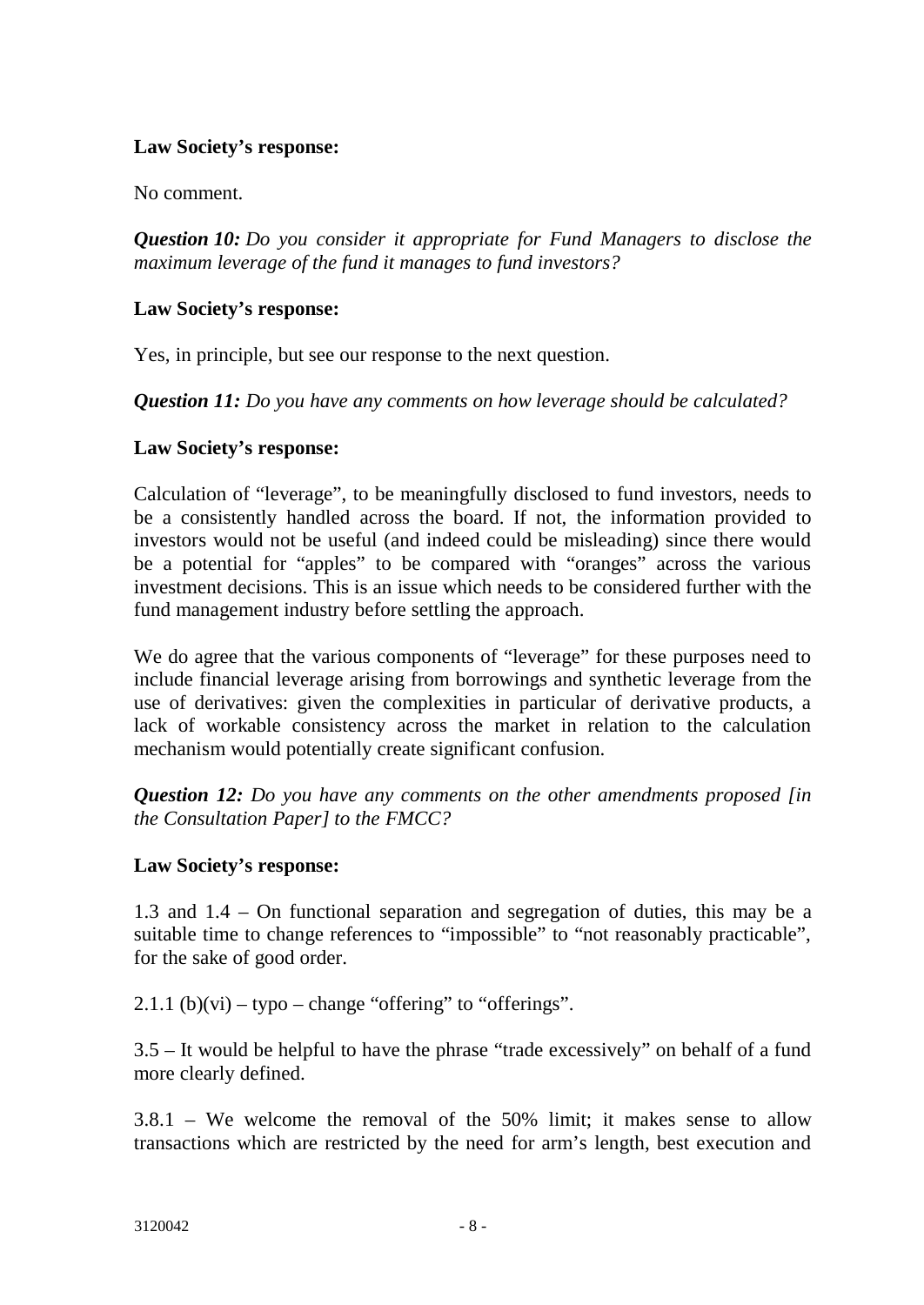market commission rates.

Note: The reference to "connected persons" is not defined – it would seem reasonable for that expression to be defined or cross-referred to a relevant defined term. We note that paragraph 13.3 of the SFC Code of Conduct refers to a "person connected with", raising the same point of clarification.

3.10 – We note that the meaning of "dealing" here is restricted to the acquisition or disposal of securities. Some additional detail as to how this is intended to be applied in practice would be helpful, since for example stock futures would fall outside this interpretation.

3.16 – We consider this should be amended to say that fair treatment should be should be given/made to the "client", in cases where there is delegation of fund management responsibility. That issue is explored further below.

The provision regarding termination below creates confusion as a result: it is presumably only relevant to Fund Managers which have overall responsibility/de facto control.? In which case, the wording needs to be amended as below. Consistency of approach is important here.

### **TERMINATION**

The confusion created here is in the same vein as for how overall responsible/de facto controlling Fund Managers are generally handled under the FMCC, as currently drafted (see above).

The FMCC provisions in relation to termination state:

*Paragraphs 3.16.1 to 3.16.2 (inclusive) of this sub-section are applicable to a Fund Manager that is responsible for the overall operation of a fund (or has de facto control of the oversight or operation of the fund).*

*3.16.1 A Fund Manager's decision to terminate a fund should take due account of the best interests of investors in the fund. A Fund Manager should ensure that the termination process of a fund is carried out, and fund investors are treated fairly.*

*3.16.2 A Fund Manager should make adequate disclosure of all relevant material information in relation to the termination of the fund to all fund investors in an appropriate and timely manner.*

*Note: Such information should include without limitation termination decisions, implementation plans and material change of circumstances arising during the termination process.*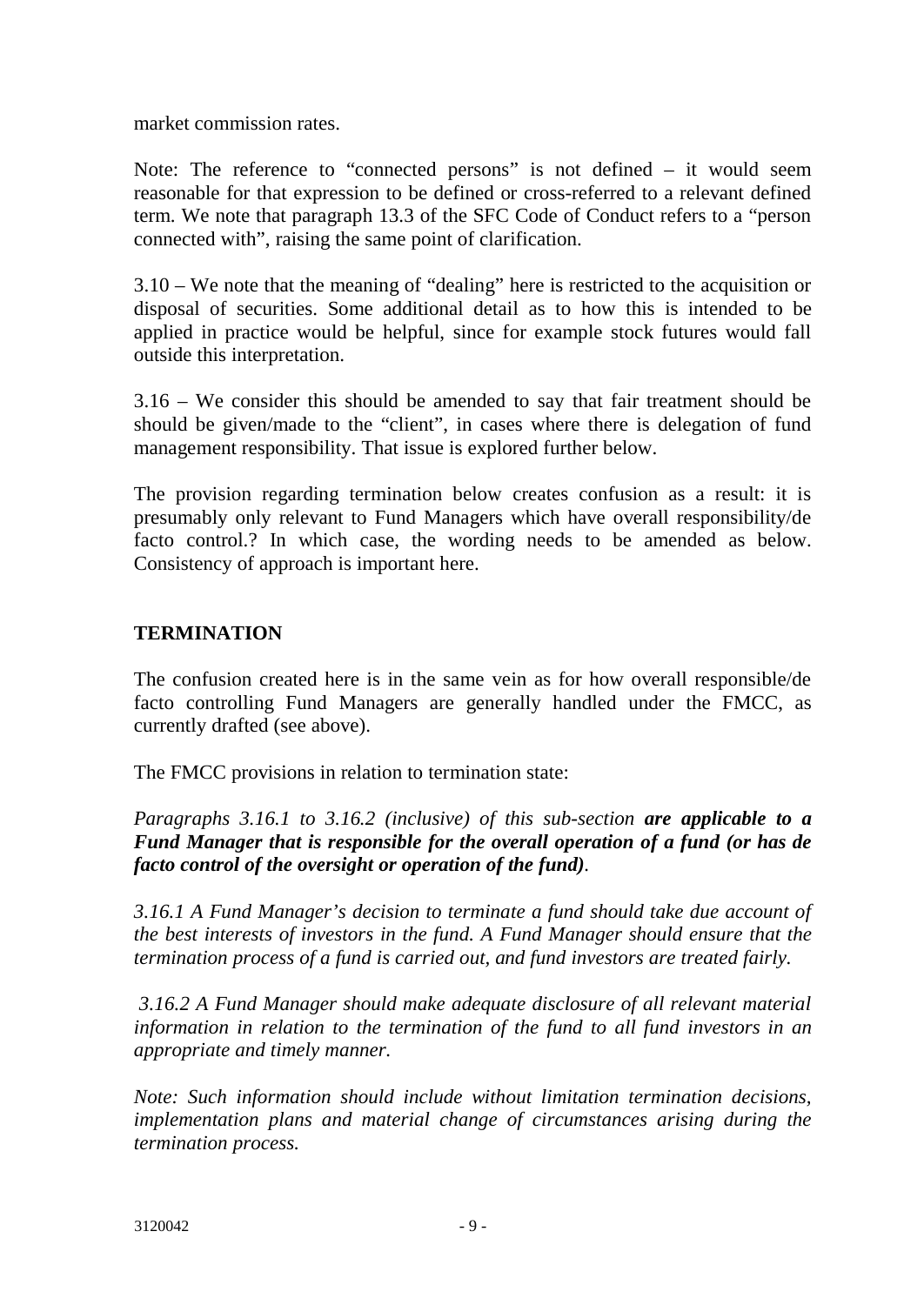We consider that in order to remove confusion in this context, the paragraph should be amended to say:

*Paragraphs 3.16.1 to 3.16.2 (inclusive) of this sub-section are only applicable to a Fund Manager that is responsible for the overall operation of a fund (or has de facto control of the oversight or operation of the fund).*

In addition, we consider that care needs to be taken in references to *fund investors*, in the light of the interpretation provisions concerning delegate Fund Managers:

*Where a Fund Manager is a delegate of another fund manager for the management of a portfolio within a fund, a reference to its "client" in this Code is a reference to the delegating fund manager, and a reference to "fund" in this Code is a reference to the portfolio managed by the delegated Fund Manager.* 

For the sake of consistency the termination provisions should refer to its "client" in the context of a delegate Fund Manager, and not to the "fund investors" / "investors in the fund".

## **DEALINGS WITH FUNDS AND FUND INVESTORS**

6.1(a):

*A Fund Manager should:*

*(a) provide the fund and fund []'/>investors with adequate information about the Fund Manager, including its business address, relevant conditions or restrictions under which its business is conducted, and the identity and status of persons acting on its behalf with whom the fund or fund investors may have contact; and (b) disclose the financial condition of its business to a fund upon request.*

The delegate point discussed above is relevant here, since

*Where a Fund Manager is a delegate of another fund manager for the management of a portfolio within a fund, a reference to its "client" in this Code is a reference to the delegating fund manager, and a reference to "fund" in this Code is a reference to the portfolio managed by the delegated Fund Manager.*

There is no reference to "fund investors" here: "client" in the context of a delegate Fund Manager would be the correct reference.

*Question 13: Under the existing requirement, where a client's order has been aggregated with a house order, the client's order must take priority in any subsequent allocation of partially filled orders. Are there any circumstances where*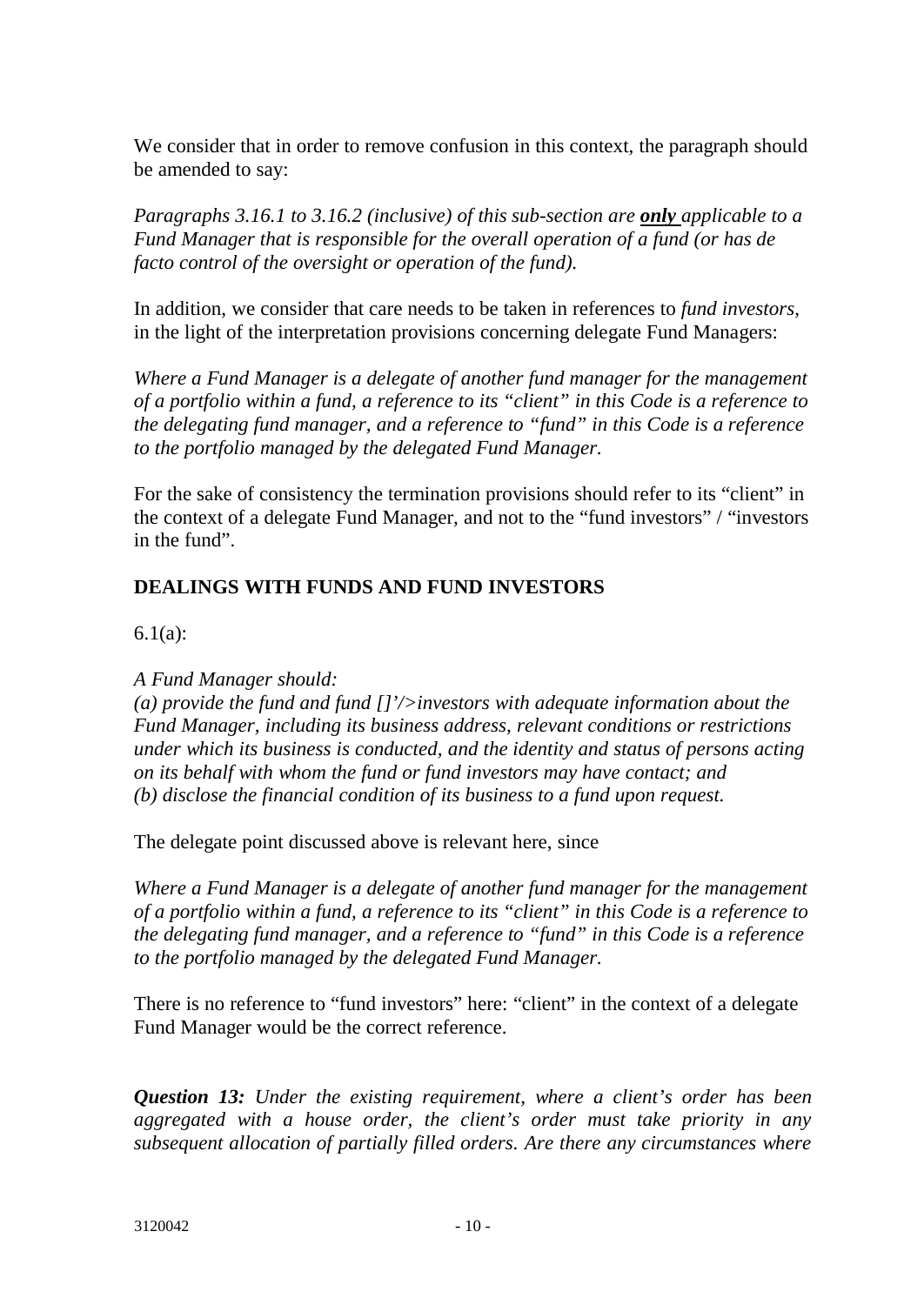*it is in the best interests of clients to aggregate their orders with house orders? What are those circumstances which justify that they are in the best interests of clients? Are there any circumstances in which an institutional professional investor should be able to request pro rata allocation of aggregated but partially filled orders, on the terms specified by such an investor? What are those circumstances? Does the investor who request pro rata allocation have concerns that the flexibility can be abused by the licensed manager?*

### **Law Society's response:**

*Under the existing requirement, where a client's order has been aggregated with a house order, the client's order must take priority in any subsequent allocation of partially filled orders. Are there any circumstances where it is in the best interests of clients to aggregate their orders with house orders?* 

Where an aggregated order either reaches a threshold above which it is eligible to invest or as a result of its "bulk" nature achieves a better price for the investor.

*What are those circumstances which justify that they are in the best interests of clients?* 

See above.

### *Are there any circumstances in which an institutional professional investor should be able to request pro rata allocation of aggregated but partially filled orders, on the terms specified by such an investor? What are those circumstances?*

It is difficult to see why this would occur. Insofar as the investor wanted to use the manager as a place to "park" securities, clearly questions would arise in the context of, for example, potential takeover offers and securities disclosure of interests.

### **Does the investor who request pro rata allocation have concerns that the flexibility can be abused by the licensed manager?**

Much would depend upon the terms specified by the investor.

*Question 14: Do you have any comments on the suggested risk-management control techniques and procedures as set out in Appendix 2 [in the Consultation Paper]?*

### **Law Society's response:**

We have no comments on this appendix, other than to remind the SFC that it is important that the breadth of the measures, and their applicability for Fund Managers, depends upon the nature and profile of the fund or other arrangements in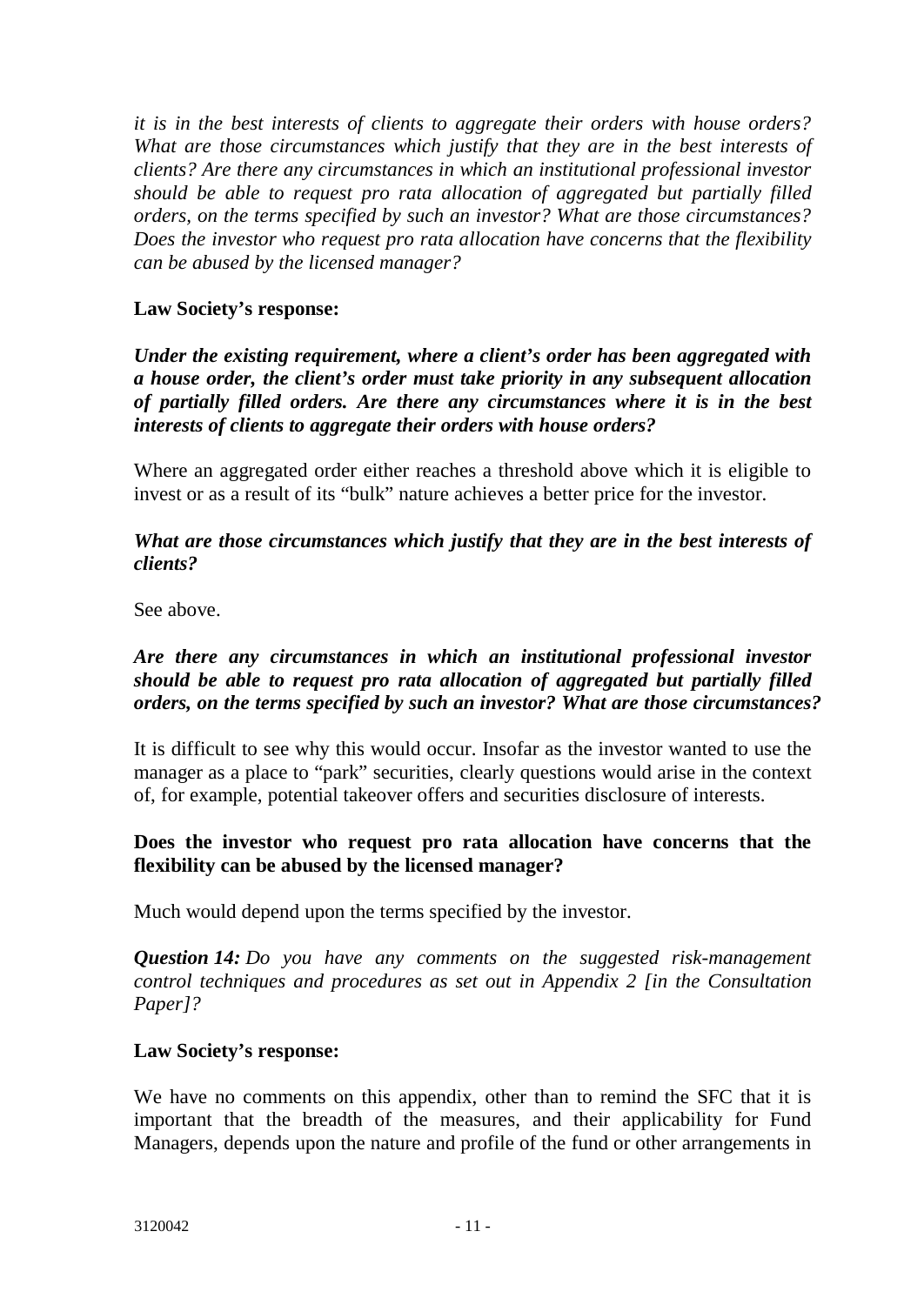question, and needs to be supervised accordingly. Provided that sufficient or equivalent measures are put in place by a Fund Manager consistent with its status, size and services, we have no overall substantive quarrel with the proposed requirements.

*Question 15: Do you have any comments on the requirements set out in Appendix 1 [in the Consultation Paper]?*

### **Law Society's response:**

We welcome overall the proposed move to a more granular approach in relation to discretionary account managers to allow for them to be covered under the regime but in a tailored manner.

Our principal point on the appendix is the need to ensure that an "investment mandate" and "pre-defined model investment portfolio" (the gate issue for whether the appendix applies) are sufficiently clearly defined. We note that "the investment mandate may set out, among others, the types, risks and allocation of investments", and a "pre-defined model [investment] portfolio…may specify the proportion of the asset classes and markets and the risk profile of the selected portfolio". There will inevitably be portfolios on the margins in relation to whether they cross over into such a mandate or model, and we recommend that either a more robust and detailed definition is used to provide context and guidance to the market, or specific additional guidance (including FAQs) is published to clarify the issue, so as to avoid confusion in the market.

Subject to that important issue, we consider the new appendix to be a welcome amendment to the FMCC overall.

*Question 16: Do you think a 6-month transition period following gazettal of the final form of the amendments to the FMCC is appropriate? If not, what do you think would be an appropriate transition period and please set out your reasons.*

### **Law Society's response:**

A six month post-gazettal transition period is in our view at the low end of what should be provided for, given the material internal and operational changes needed to comply with the extensive proposed amendments to the FMCC, as well as changes that may need to be made to client documentation.

While it is fair to say that a number of the proposed changes are more by way of codification of existing regulatory expectations, the policy changes, particularly for international organisations to fit into their global policies and procedures, should not be underestimated. We consider that a 9 month period would provide more certainty. The SFC can of course, in a similar manner to the implementation of the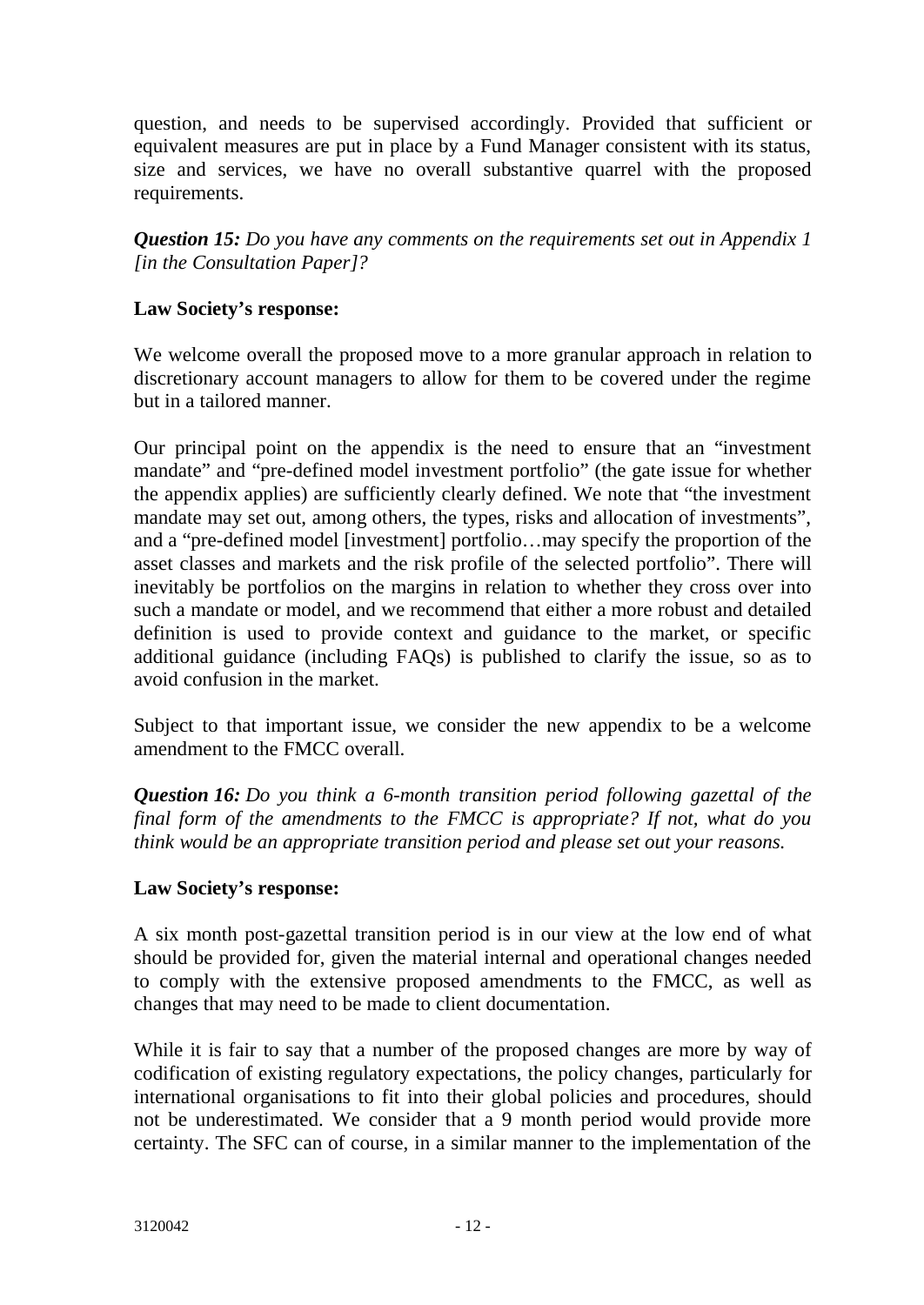recent client agreement changes, express its expectation that notwithstanding the longer lead time licensed intermediaries should roll out the relevant changes as swiftly as possible.

*Question 17: What is your view on a pay-for-advice model for Hong Kong? Do you have any comments on our suggested approach to addressing the inherent conflicts of interest arising from receipt of commissions by intermediaries from other parties including product issuers?*

### **Law Society's response:**

The Law Society has no comment.

*Question 18: Do you have any comments on the proposed disclosure requirement in relation to independence set out [in the relevant paragraphs of the Consultation Paper]?*

### **Law Society's response:**

We consider the restriction on the use of the term "independence" to be appropriate, provided that the nature of "any links or other legal or economic relationships with product issuers which are likely to impair [the Fund Manager's] independence in respect of favouring a particular investment product, a class of investment products or a product issuer" can be expressed, by way of presumably guidance, in a more concrete manner, including examples. The current formulation is too uncertain.

*Question 19: Do you have any comments on the enhanced disclosure proposed with regard to monetary benefits received or receivable by intermediaries that are not quantifiable prior to or at the point of entering into a transaction (and in particular, in relation to specific types of investment products)?* 

### **Law Society's response:**

Enhancing disclosure: the primary issue is that of "trailer fees". The proposed disclosure is in our view a reasonable starting point. The difficulty that we note from the example is that the disclosure is highly assumption-specific. If the same assumption is used for all funds that would be confusing where the underlying facts do not accord with that assumption. Confusion would be created if the set of assumptions is changed for each fund to reflect its own individual position, then that would create an un-level playing field for comparisons across funds, more relevant in many respects for retail funds. We appreciate that variations in treatment are recognized to an extent.

The industry objection, referred to in the consultation paper, as regards commercial sensitivity would remain: we have no further comment from that perspective.